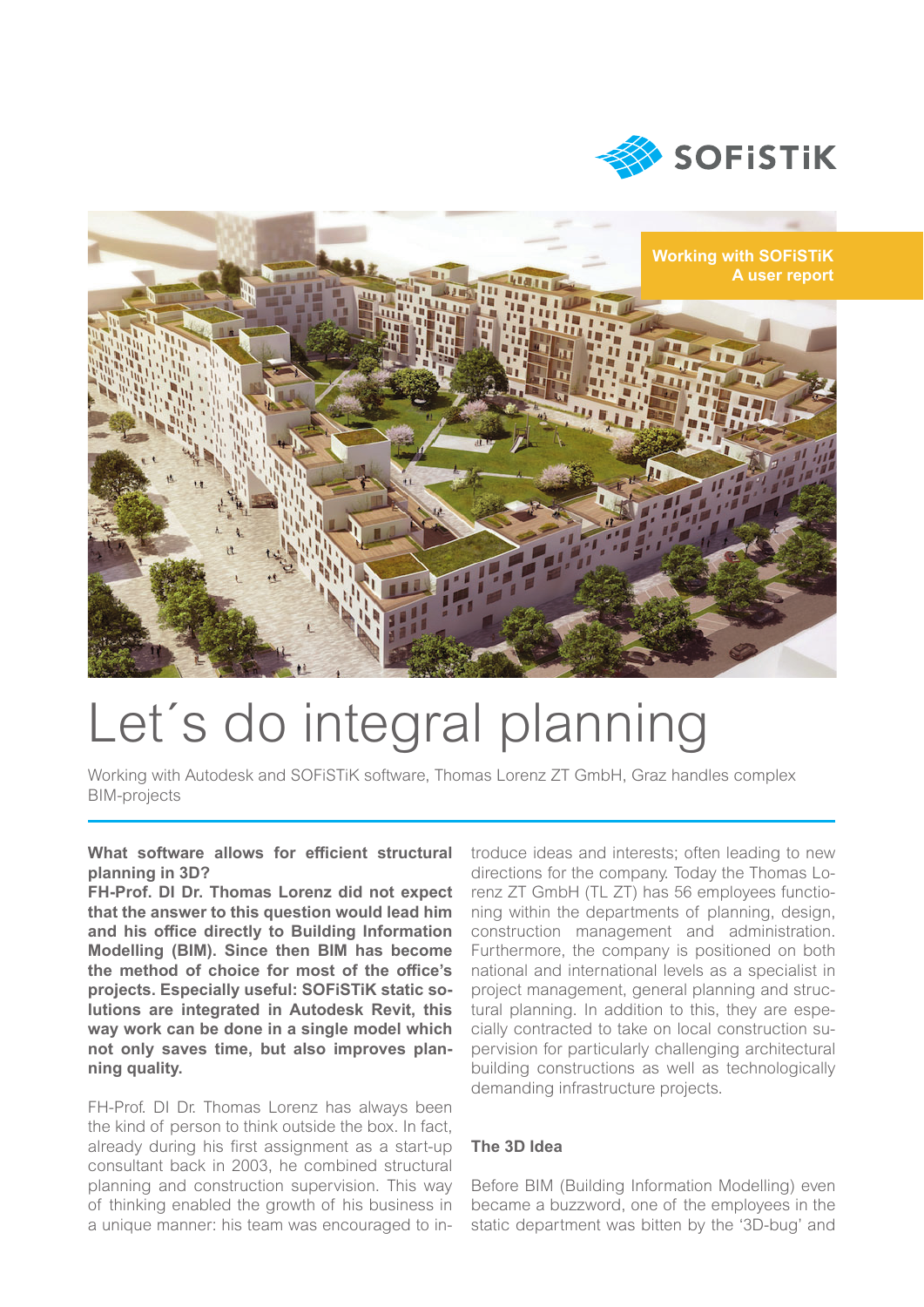started modelling digital ships during his free time. This led Thomas Lorenz to the idea of searching for a software that also makes 3D-modelling possible for load-bearing structures. Several months later this same employee modelled the ÖBB-building in 3D, with the help of Autodesk Revit, and derived the formwork plans from the digital model – highly efficient and of high quality. "We completed our plans twice as fast as we had using previous methods, and we have profited from the geometrical consistency: any changes made on the model consequently changed the derived plans," recalls Thomas Lorenz.

### **From 3D to BIM**

At the beginning of 2016, TL ZT switched to BIM and Revit: An external consultant facilitated the process of this switch and assisted in developing guidelines which would guarantee high modelquality. Motivated and well trained, the team began tackling even bigger projects. The investment in consultation, training, hard- and software payed off and the consensus of the employees was that the office had become a thriving work environment. Spearheaded by pioneers, users and new employees, the company continues to grow in with every new task.

## **SOFiSTiK Amazes**

TL ZT had developed its own software for concrete design and was looking for a partner who would further the distribution of this software in Germany. It was through this that they came across SOFiS-TiK. Initially, they did not plan on using the German structural analysis software for their business. "For the most part, we knew that SOFiSTiK is 'sophisticated' and therefore highly complex," says Thomas Lorenz. However, it turned out that two of our employees were already familiar with the software. Shortly thereafter, DI Gernot Lechner, who had previously been working as a structural engineer, joined the team. He had learnt about the software at university and had come to appreciate it. This was yet another valuable addition to the expansion of company knowledge.

### **Integrating Revit to Achieve Unique Solutions**

SOFiSTiK software is notable due to its remarkable functionality and its superior flexibility: it makes no difference whether the Input is graphical or alpha-

numerical. Each user is free to work according to their preference. Another unique selling point is the complete integration of Autodesk Revit. This way the load-bearing structure becomes part of the digital model.

Revit already provides a lot of functions to include structural information while modelling. Marking building components as "load-bearing" almost goes without saying; however, Revit also makes it possible to apply loads directly to the structure. Revit automatically generates the analytical model and needs to simply be adjusted for any additional calculations. From there, the SOFiSTiK-Plug-in carries out a preliminary check of the system ultimately generating the FE-model; the information of this model is once again made available in Revit.

### **Applicable in Everyday Use? Absolutely!**

A big building project of C&P Immobilien AG and the Haring Group, located at Grillweg in Graz, will serve at the litmus test for the practical use of model-based architectural and structural planning. The goal is to build roughly 700 apartments, carried out in four construction phases, as well as offices and shops on the ground floor.

TL ZT is entirely responsible for the general planning of the project, that is, architectural and structural planning: open space planning, construction physics, fire safety and soil mechanics, which will be carried out by partner companies. Planning began in January 2019 and will run until the end of June 2021; the building shell will be completed by the end of 2020. The second construction phase will be entirely planned in SOFiSTiK in Autodesk Revit.



Which parts are being modeled? How detailed is the information? – Autodesk Revit offers many possibilities, and every decision influences the quality of future analyses of the model.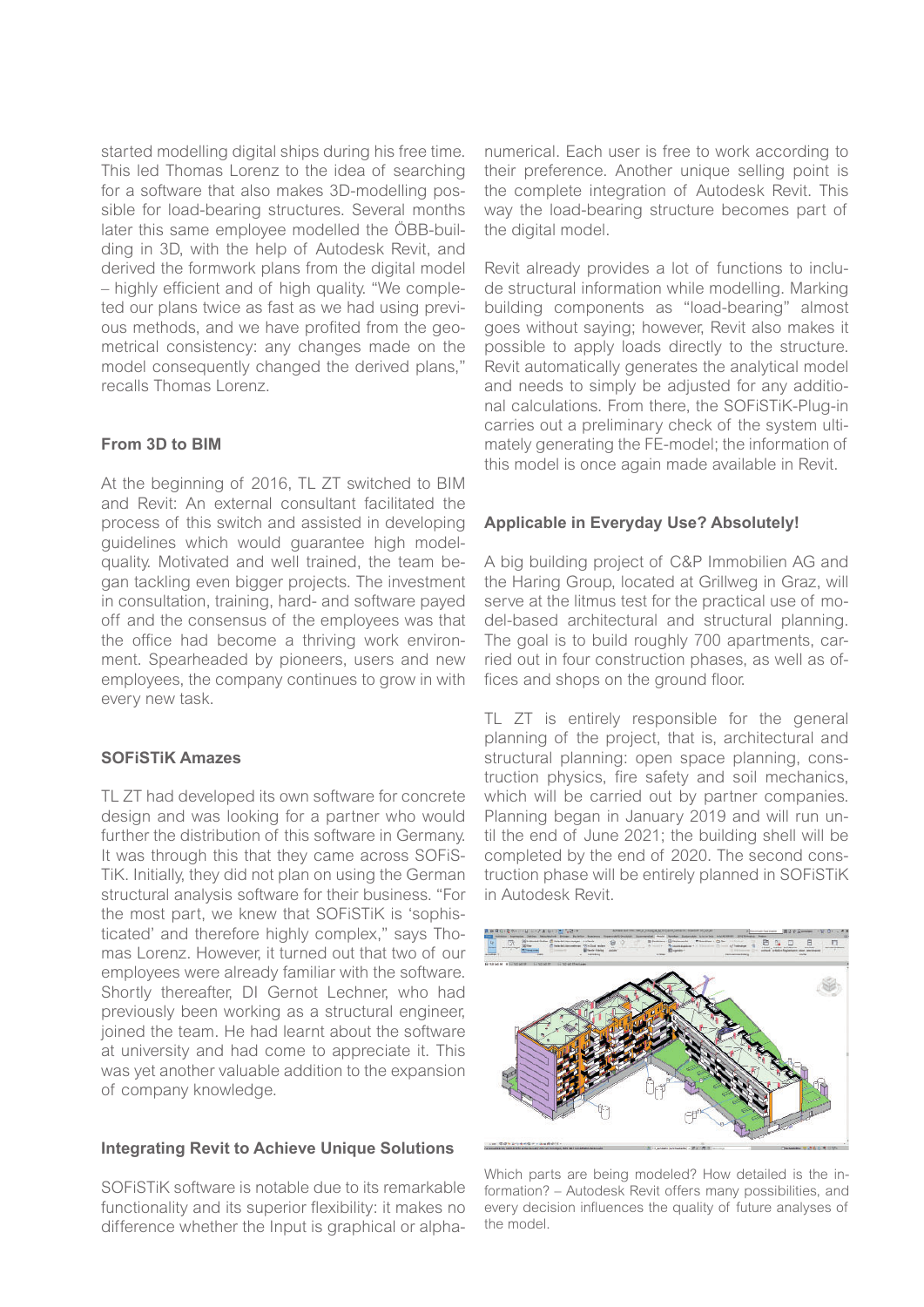

The architectural Autodesk Revit model includes the analytical model, which is prepared by the engineers for further processing. Particularly useful: SOFiSTiK checks the model for inconsistencies prior to the calculation.

### **A Digital Model for Everyone**

The employees responsible for architectural modelling worked in close contact with the structural engineers, as they were using the same model. This model was not only used to derive formwork and execution plans, but also to determine masses and the construction physics team used it to do their calculations. Additionally, the model is being provided in IFC-format to other project parties, such as reinforcement detailing.

#### **SOFiSTiK-Tools for Structural Analysis**

Alignment of building components and load application was done in close collaboration of the design engineers and the structural engineers. Whether a building component within the model is designed, for example as a short wall or a column, plays a crucial role in the preparatory work. The FE-model and the linear analyses are calculated directly in Revit with SOFiSTiK. After which, all building components are designed with SOFiSTiK Structural Desktop (SSD – the SOFiSTiK finite ele-



Will it hold? The static calculations by SOFiSTiK ensure that the building will be able to withstand wind, snow and other actions.

#### ment solver). **Reduced Time, Higher Quality**

The workflow at TL ZT has changed substantially: The designing and structural engineers must start creating the digital model sooner and in closer collaboration with one another. The model must include the entire building shell.

This saves time for the project as a whole, since one is able to work using a single model. Mistakes are avoided because all information only exists once. Additionally, SOFiSTiK checks the analytical model for inconsistencies in advance avoiding unnecessary reworks which further saves time.

#### **Keep Learning, Think Big**

Every new project – and at TL ZT, every project is at least a 3D-, most of the time even a BIM project – provides new learning experiences. "Today we create, for example, the floor slab only for the static model in a separate workspace," explains Gernot Lechner. "This way, the structural area is not partitioned into many individual slabs and allows it to mesh better. This 'trick' is not noticeable for anyone else who is using the model."

In-house developed tools will help in the future to automate the reinforcement detailing process; in this regard, SOFiSTiK-tools will help with annotati-



Every project provides an opportunity to learn: If the floor slab is modeled in a separate workspace, the structural area is not partitioned in many individual slabs and allows for better meshing.

#### ons and sheet creation.

Thomas Lorenz still sees a great deal of potential for development; yet, at the same time, the following is clear to him: "Connecting architects and structural engineers in this way has vastly improved our work. Even the older employees cannot imagine reverting to what was once referred to as 'conventional working methods', methods which their younger counterparts are no longer even